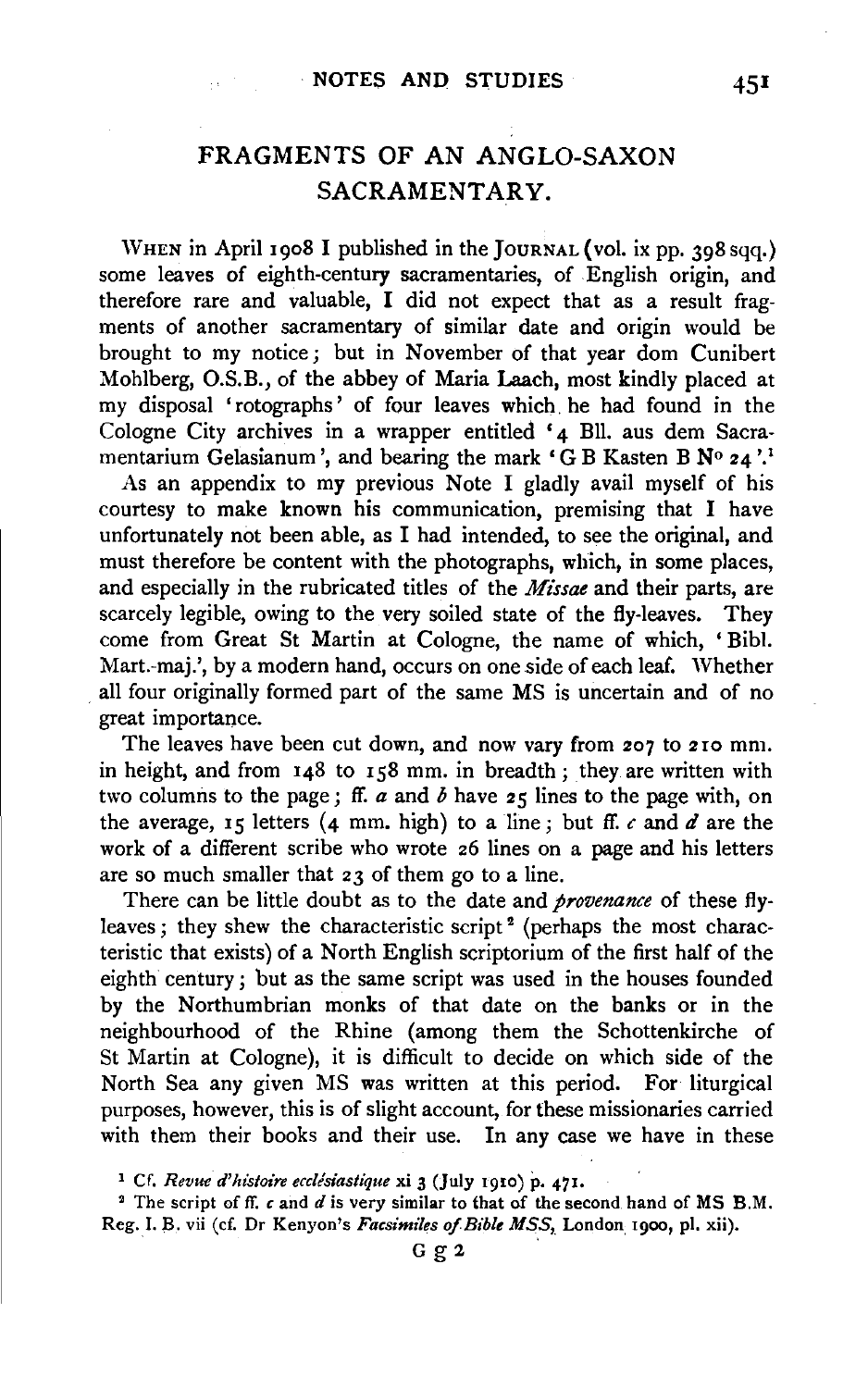### 452 THE JOURNAL OF THEOLOGICAL STUDIES

leaves an evidence of the Saxon, or much more probably the Anglo-Saxon, sacramentary of the eighth century.

The fragments contain part of eight *missae votivae* from the third book of the 'Gelasian' Sacramentary and confirm the opinion expressed in the previous Note, that the eighth-century 'Gelasian' sacramentary was the current one in the north of England. Two collects only which do not appear to have been published are here given *in extenso;* for the others it will suffice to take Mr H. A. Wilson's edition of *The Gelasian Sacramentary,* Oxford, 1894, here cited as W, as the textbook, and to note such variants as are found in the fragments, thus allowing the liturgiologist to add them to his copy of that text; all references, unless otherwise stated, are to the pages of that book ; the small numbers . indicate approximately the position of the various readings.

### Fol. *a.*

|                         |                         | [INCIPIT ACTIO NUPTIALIS] exactly as Gel. III lii.<br><b>W. 265.</b> [Adesto domine $\ldots$ ] generis, &c.                                                                |
|-------------------------|-------------------------|----------------------------------------------------------------------------------------------------------------------------------------------------------------------------|
|                         |                         |                                                                                                                                                                            |
| $\overline{\mathbf{v}}$ | $\overline{\mathbf{r}}$ | [Alia.] Quaesumus omnipotens deus, &c.                                                                                                                                     |
| ,,                      | ,,                      | [Secreta.] Adesto domine supplicationibus, &c.<br><sup>3*</sup> <i>placitus</i> (a unique reading).                                                                        |
| ,,                      | ,,                      | V.D. qui foedera, &c.                                                                                                                                                      |
|                         |                         | <sup>4*</sup> tua gratia for tuaque gratia.<br><i>d</i> add (as in Menard)<br>per Christum.                                                                                |
|                         | , ,                     | [Infra actionem.] Hanc igitur, &c.                                                                                                                                         |
| ,,                      |                         | <sup>7</sup> illarum (as Menard) adque obtatam seriem. <sup>12</sup> diesque<br>nostros omitted but in its place (as in Menard) per                                        |
|                         |                         | $\lceil$ Christum, &c.].                                                                                                                                                   |
|                         |                         |                                                                                                                                                                            |
| ,,                      | $\overline{\mathbf{u}}$ | [Infra actionem, &c.] Hanc igitur deprecamur.<br>$12*$ <i>domine</i> omitted.<br><sup>13</sup> famulorum tuorum illarum et<br>$13*$ quo diem for quo die.<br>illarum (!!). |
|                         |                         | Fol. $\mathfrak{b}$ .                                                                                                                                                      |
|                         |                         | [AD POSCENDAM SERENITATEM] as in Gel. III xlvi without the<br>second collect, but with a Preface.                                                                          |
|                         |                         | <b>W. 260.</b> [Ad te nos ] serenitatem.                                                                                                                                   |
|                         |                         | <sup>1</sup> supplicantes as in MS Regin. 316.                                                                                                                             |
| ,,                      | ,,                      | [Alia.] Deus qui omnium rerum, &c.                                                                                                                                         |
|                         |                         | <sup>3*</sup> natura.                                                                                                                                                      |
| ,,                      | ,                       | [Secreta.] Praeveniat nos, &c.                                                                                                                                             |
|                         |                         | <sup>7</sup> perficiant as in MS Regin. 316.                                                                                                                               |
|                         |                         | V.D. per Christum dominum nostrum cuius creatura, &c.                                                                                                                      |

j

 $\lambda$ 

(only found in Gerbert *Monum. vet. lit. aleman.* i 302 and note  $(r)$ ); the text of the fragment is in places illegible,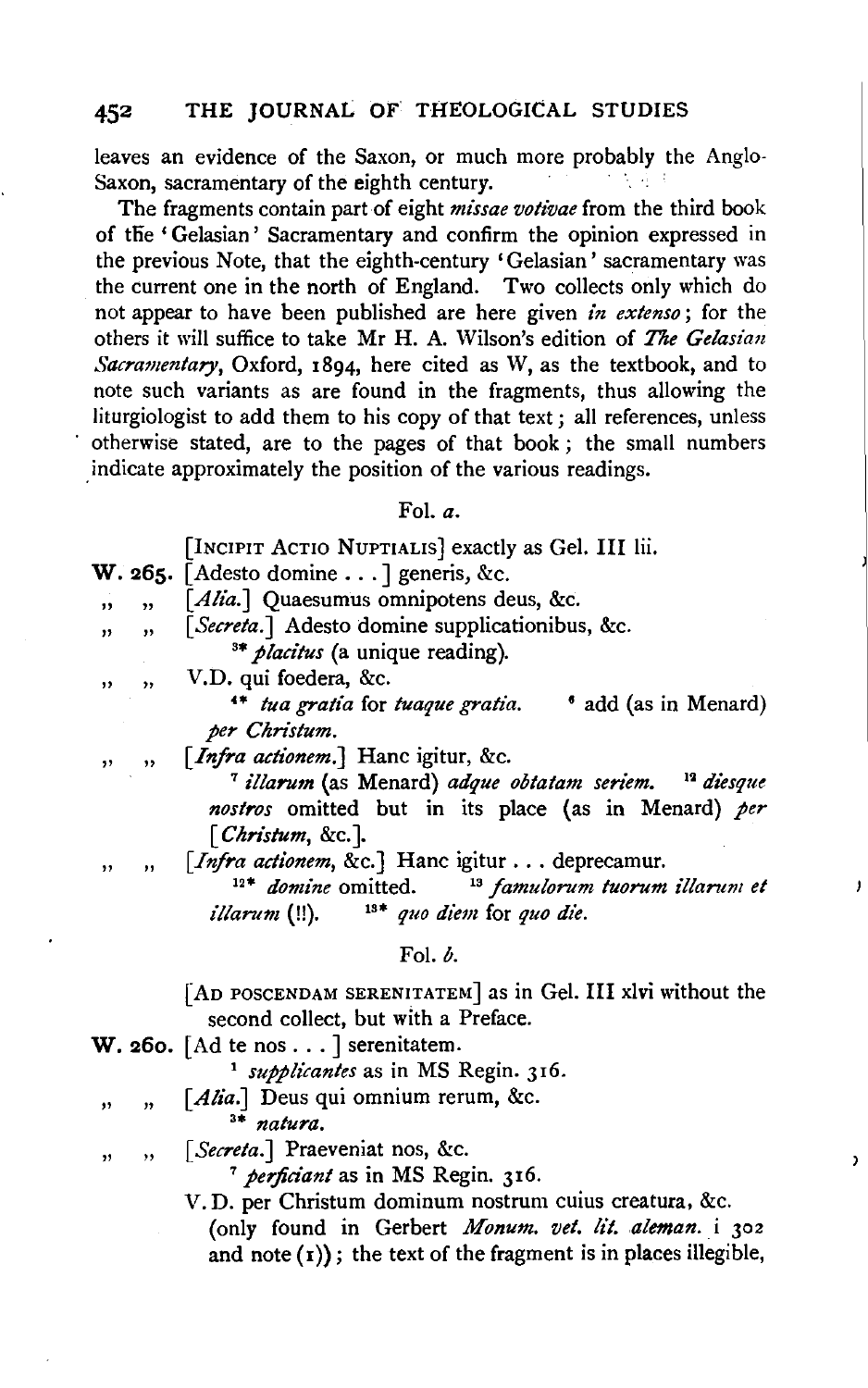.but it concludes as in note (1) but with *nimborum* before *amoveri.* 

W. 260. *[Post communionem.J* Plebs tua, &c.

(PRO FULGORIBUS.) Gel. JIJ lxxvii.

W. 288. [ *Oratio.]* Omnipotens sempiterne deus ... noxios ignes.

#### Fol. *c.*

[The right-hand column of the recto and the left-hand column of the verso are practically illegible, and part of the rest is very indistinct; hence it has been impossible to collate the variants.]

[PRO PACE.] Secreta and first Postcommunion of Gel. III lvi. W. 272. *[Secreta.] [Deus qui credentes ... suscipe]re, &c.* Of the three readings, *Ckristianorum, Christianos, Romanos,* the first is excluded as the letters *nos* are visible, but there is room for more than *Christia* before it. , , *[Post communionem.]* Deus auctor pacis, &c. 9 *ftdemus* as in MS Reg. 316. [PRo CARITATE.] 2 collects and Secreta of Gel. Ill xxvi and Post communionem and Ad populum of xxvii. W. 247· *[Oratio.]* Deus qui diligentibus te, &c. *[Alia.]* Deus qui iustitiam, &c. 2 *Deus* as in MS. Regin. 316. ,, ,, [Secreta.] Deus qui nos ad imaginem, &c. The rest of the recto is undecipherable: the verso has W. 248. [Post communionem.] [Spiritum no.]bis tue caritatis, &c. , , *[Ad populum.* J Confirma domine quaesumus, &c. (0RATIONES PRO HIS QUI AGAPE FACIUNT.] Gel. Ill xlviii. W. 261. Oremus dilectissimi, &c. , , Sanctum ac venerabilem retributorem, &c. , , *J. <i>Orationes ad Missas.* Gel. III xlix. W. 262. Deus qui post baptismi, &c. 'secundum' as in MS. Regin. 316. <sup>2</sup> abolitionem. <sup>2</sup> \* *operis* for *operibus.*   $\ldots$  , Deus qui homini  $\ldots$  metat suo[rum].<br>  $\frac{6}{100}$   $\ldots$  *7 veres* (unique). Fol. d. [This leaf is quite legible.]  $\sim$  [AD MISSAM IN DOMO NOVA.] i. Infra actionem and first of the two Postcommunion collects of Gel. Ill lxxiii. W. 284. *[Infra actionem.]* Hanc igitur . . . quam tibi offert, &c. the page begins with 'domus suae '.

**s** *consistentibus* !!